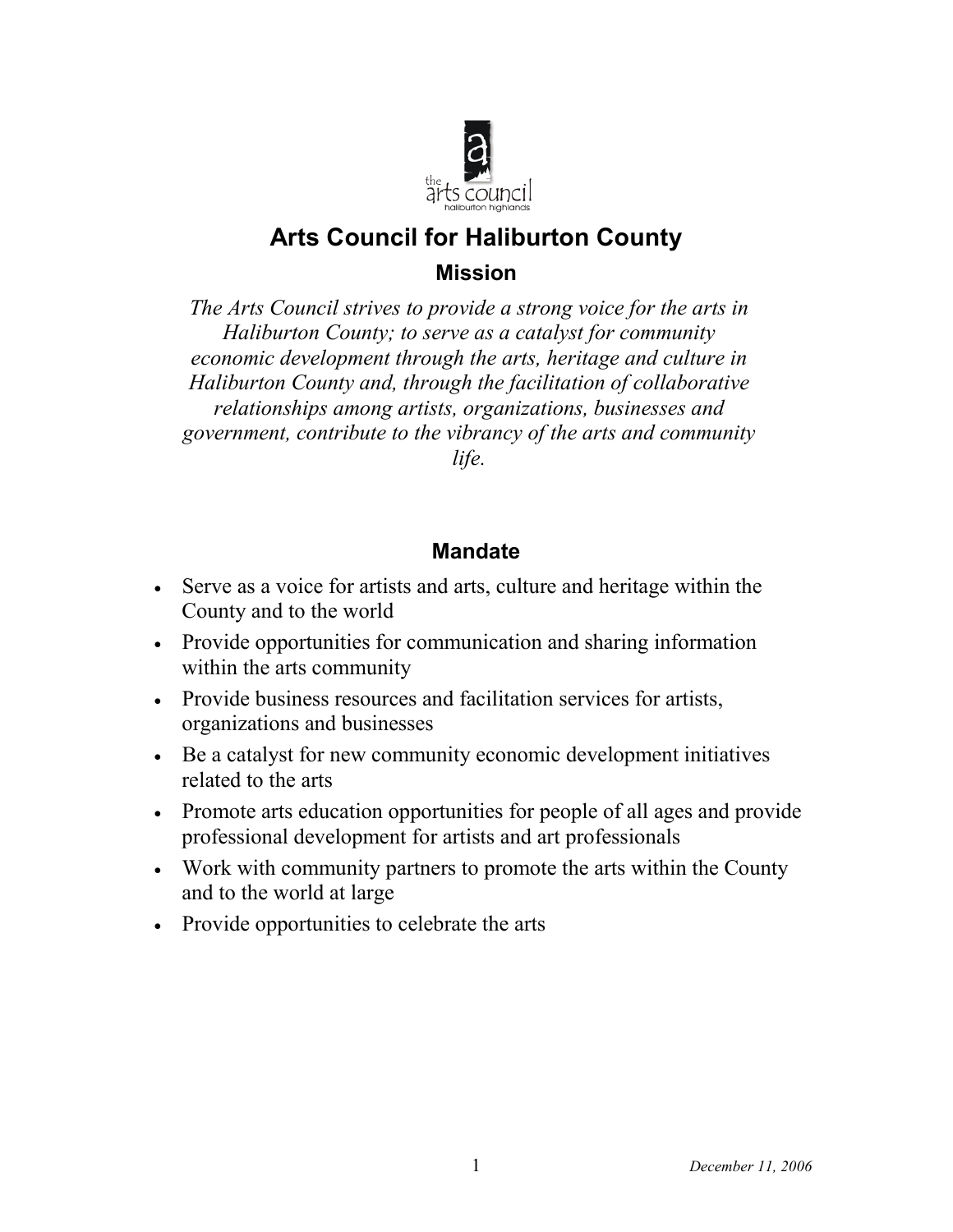# **Advocacy**

• Serve as a voice for artists and the arts within the County and to the world (funding bodies, government, business, tourists, and the community).

# **Communication and Information**

- Provide a 'table' where representatives of different arts organizations and arts sectors can meet and discuss issues, share information and discuss opportunities for collaboration and coordination.
- Maintain a current database of artists/arts businesses/arts organizations/community animators/aligned organizations.
- Disseminate information relevant to artists/arts businesses/arts organizations/community animators/aligned organizations. This may be done through a newsletter, bulletins, e-mail listserv, mailings etc.
- Promote ongoing research and evaluation related to the arts and community economic development in Haliburton County.

# **Business Development**

- Run a business and resource centre for artists, arts businesses and arts organizations.
- Undertake activities to encourage and assist artists and arts businesses to move to Haliburton County.

#### **Catalyst for Community Economic Development**

- Act as a catalyst for the development of new initiatives for the arts in Haliburton County
- Act as a catalyst for the development of conferences, workshops and symposia in various sectors of the arts.
- Act as catalyst for the development of packages and initiatives that involve a variety of economic sectors (e.g. tourism/arts/education/recreation/hospitality).

#### **Facilitation**

- Provide support for unorganized arts sectors to organize.
- Provide support services for event planning for the arts.
- Provide support for arts organizations and collectives to develop their capacity or improve their organizational effectiveness.

#### **Training and Education**

- Be a champion for arts education in the schools and the community
- Collaborate with other organizations to identify learning and training needs for artists/arts businesses/arts organizations and develop and offer appropriate workshops, courses or learning resources.
- Help develop a mentoring program for young and/or emerging artists.
- Work with the highschool, adult learning centre and other key organizations to assist youth to explore and initiate careers in the arts.